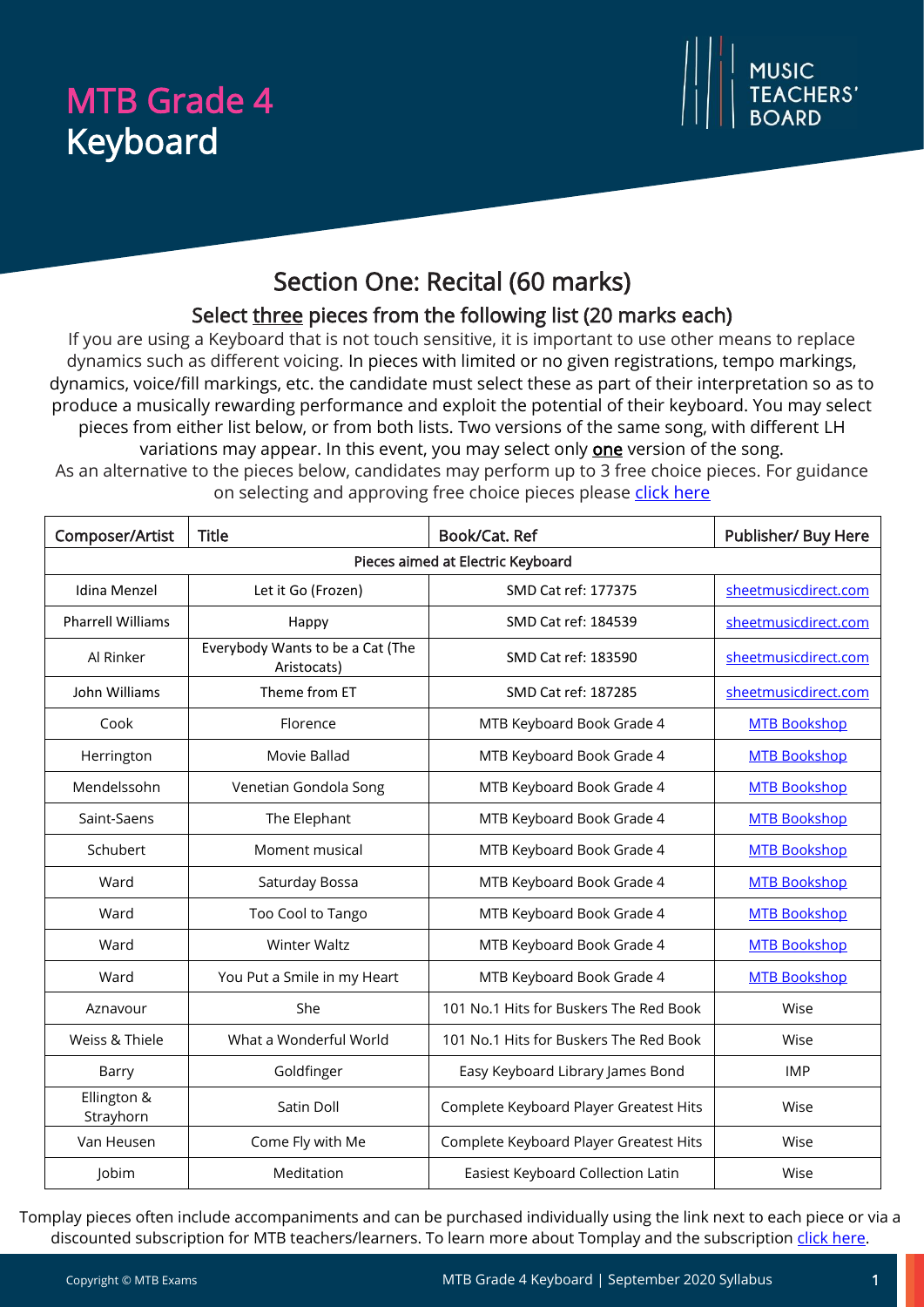# MTB Grade 4 Keyboard



| Composer/Artist                                                                                                                                                                                                                                                                                                    | <b>Title</b>                                     | Book/Cat. Ref                             | <b>Publisher/ Buy Here</b> |  |
|--------------------------------------------------------------------------------------------------------------------------------------------------------------------------------------------------------------------------------------------------------------------------------------------------------------------|--------------------------------------------------|-------------------------------------------|----------------------------|--|
| Levine & Brown                                                                                                                                                                                                                                                                                                     | Tie a Yellow Ribbon 'round the<br>Old Oak Tree** | 101 No.1 Hits for Buskers                 | Wise                       |  |
| Morrison, Woodford &<br>Thorneycroft-Smith                                                                                                                                                                                                                                                                         | <b>Broken Strings</b>                            | Really Easy Piano New Chart Hits          | Wise                       |  |
| Norton                                                                                                                                                                                                                                                                                                             | Mongoose Crawl                                   | The Microjazz Collection 3                | Boosey & Hawkes            |  |
| Steck                                                                                                                                                                                                                                                                                                              | <b>Sporting Occasion</b>                         | Easiest Keyboard Collection Sports Themes | Wise                       |  |
| <b>Sting</b>                                                                                                                                                                                                                                                                                                       | Every Breath You Take***                         | 101 No.1 Hits for Buskers                 | Wise                       |  |
| Pieces aimed at using the Keyboard as a Piano<br>Please be aware not all pieces will be suitable for a Keyboard with a shorter range. It is acceptable to adapt pieces with octave<br>transpositions. For Keyboards that are not touch sensitive other means need to be used to replace dynamics, as listed above. |                                                  |                                           |                            |  |
| Burgmuller                                                                                                                                                                                                                                                                                                         | <b>Ballade</b>                                   | MTB Piano Book Grade 4                    | <b>MTB Bookshop</b>        |  |
| Clementi                                                                                                                                                                                                                                                                                                           | Rondo                                            | MTB Piano Book Grade 4                    | <b>MTB Bookshop</b>        |  |
| Niels Gade                                                                                                                                                                                                                                                                                                         | Merry-Go-Round                                   | MTB Piano Book Grade 4                    | <b>MTB Bookshop</b>        |  |
| S. M. Maikapar                                                                                                                                                                                                                                                                                                     | Chez le Forgeron                                 | MTB Piano Book Grade 4                    | <b>MTB Bookshop</b>        |  |
| Chris Mitchell                                                                                                                                                                                                                                                                                                     | The Promise of Peace                             | MTB Piano Book Grade 4                    | <b>MTB Bookshop</b>        |  |
| Anton Shmoll                                                                                                                                                                                                                                                                                                       | Saltarello                                       | MTB Piano Book Grade 4                    | <b>MTB Bookshop</b>        |  |
| Miranda Lin-Manuel                                                                                                                                                                                                                                                                                                 | How Far I'll Go (Moana)                          | Tomplay                                   | tomplay.com                |  |
| Beethoven                                                                                                                                                                                                                                                                                                          | Sonata in G Op.49 no.2 1st Movt                  | Tomplay                                   | tomplay.com                |  |
| James Horner                                                                                                                                                                                                                                                                                                       | Braveheart                                       | Tomplay                                   | tomplay.com                |  |
| Menzel                                                                                                                                                                                                                                                                                                             | Let it Go                                        | Tomplay                                   | Currently unavailable      |  |
| Silvestri                                                                                                                                                                                                                                                                                                          | Forrest Gump                                     | Tomplay                                   | tomplay.com                |  |
| Kabalevsky                                                                                                                                                                                                                                                                                                         | Toccatina                                        | SMD Cat Ref: 158667                       | Sheetmusicdirect.com       |  |
| L. Schifrin                                                                                                                                                                                                                                                                                                        | Theme (Mission Impossible)                       | SMD Cat Ref: 75364                        | sheetmusicdirect.com       |  |
| Scott Joplin                                                                                                                                                                                                                                                                                                       | The Entertainer                                  | SMD Cat Ref: 53985                        | sheetmusicdirect.com       |  |
| H.Mancini                                                                                                                                                                                                                                                                                                          | <b>Baby Elephant Walk</b>                        | SMD Cat Ref: 68518                        | sheetmusicdirect.com       |  |
| Penny Carter                                                                                                                                                                                                                                                                                                       | The Lockdown Locomotion                          | <b>IRL Online</b>                         | irlonline.com/music/       |  |

### For the continued recital list click here